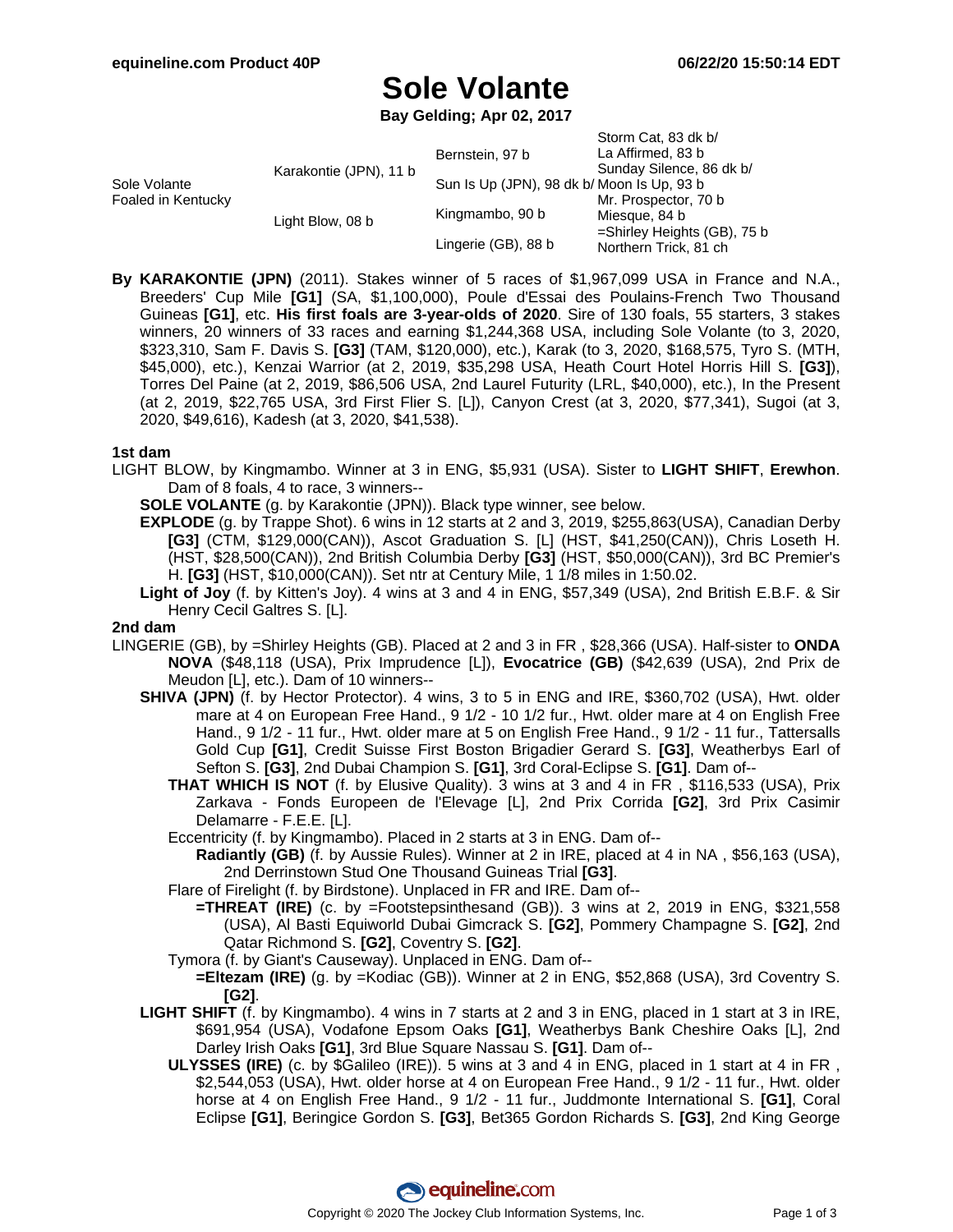# **Sole Volante**

**Bay Gelding; Apr 02, 2017**

VI & Queen Elizabeth S. **[G1]**, etc.

- **=LIMNOS (JPN)** (c. by Hector Protector). 4 wins at 3 and 4 in FR , \$191,864 (USA), Prix Foy **[G2]**, Prix Jean de Chaudenay-Grand Prix du Printemps **[G2]**, Prix Le Fabuleux [L], 2nd Prix Maurice de Nieuil **[G2]**, Prix d'Hedouville **[G3]**, Prix Lord Seymour [L]. Sire.
- **BURNING SUNSET (GB)** (f. by Caerleon). 2 wins at 3 in ENG and FR , \$51,410 (USA), Prix Solitude [L], 3rd Prix d'Harcourt **[G2]**. Dam of--
	- **SMOKING SUN** (c. by Smart Strike). 11 wins, 3 to 8 in FR and KSA, placed in 2 starts at 5 in SIN, \$985,480 (USA), Prix d'Harcourt **[G2]**, Prix Pelleas [L], Prix Lyphard [L], 2nd Singapore Airlines International Cup **[G1]**, La Coupe **[G3]**, etc.
	- **ZHIYI** (c. by Henrythenavigator). 4 wins at 3 and 4 in FR , \$172,701 (USA), Prix de Saint-Patrick [L], 3rd Prix Guillaume d'Ornano Haras du Logis Saint-Germain **[G2]**, Prix du Prince d'Orange **[G3]**.
	- **Ikat (IRE)** (f. by =Pivotal (GB)). Winner at 2 in FR , \$55,533 (USA), 2nd Prix d'Aumale **[G3]**, 3rd Prix Francois Boutin [L]. Dam of--
		- **MAIN SEQUENCE** (g. by Aldebaran). 9 wins, 2 to 6 in ENG and NA , \$3,428,666 (USA), Champion grass horse in U.S., Champion older horse in U.S., Breeders' Cup Turf **[G1]** (SA, \$1,650,000), Joe Hirsch Turf Classic S. **[G1]** (BEL, \$360,000), United Nations S. **[G1]** (MTH, \$300,000), Sword Dancer Invitational S. **[G1]** (SAR, \$300,000), Mac Diarmida S. **[G2]** (GP, \$120,280), etc.
	- =Cosmic Fire (FR) (f. by =Dalakhani (IRE)). Winner at 3 in FR , \$69,203 (USA). Dam of--
		- **Ray's The Bar (GB)** (g. by =Exceed And Excel (AUS)). 3 wins, 2 to 5 in NA and ENG, \$166,978 (USA), 3rd Pilgrim S. **[G3]** (BEL, \$20,000).
- **Hyades** (c. by Aldebaran). Winner at 3 and 4 in ENG and NA , \$146,510 (USA), 2nd Charles Whittingham Memorial H. **[G1]** (HOL, \$50,000), 3rd American H. **[G2]** (HOL, \$18,000).
- **Erewhon** (c. by Kingmambo). Winner at 3, \$67,070, 2nd La Puente S. [L] (SA, \$22,100), Pasadena S. [L] (SA, \$15,570). Sire.
- Light Blow (f. by Kingmambo). See above.
- Corsetry (f. by Distorted Humor). Winner at 4 in NA , placed at 2 and 3 in ENG, \$18,263 (USA).
- Mahasi (c. by Woodman). Winner at 3 in ENG, \$10,864 (USA). Sire.
- =Ipso Facto (IRE) (c. by Sunday Silence). Winner at 4 in FR , \$4,455 (USA).
- Strawberry Fledge (f. by Kingmambo). Placed in 1 start at 2 in FR . Dam of--
	- **=CLOTH OF STARS (IRE)** (c. by =Sea The Stars (IRE)). 7 wins, 2 to 4 in FR , placed in 1 start at 5 in UAE, \$3,428,698 (USA), Hwt. older horse at 4 on European Free Hand., 11 - 14 fur., Hwt. older horse at 4 on French Free Hand., 11 - 14 fur., Hwt. older horse at 4 on French Free Hand., 9 1/2 - 11 fur., Prix Ganay **[G1]**, Prix Greffulhe **[G2]**, Prix d'Harcourt **[G2]**, Prix Exbury **[G3]**, Prix des Chenes **[G3]**, etc.
- Molasses (FR) (f. by Machiavellian). Unraced. Dam of--
	- **=MAGADAN (IRE)** (c. by High Chaparral (IRE)). 3 wins at 3 and 4 in FR , \$249,224 (USA), Prix d'Hedouville **[G3]**, Prix Lord Seymour [L], 3rd Juddmonte Grand Prix de Paris **[G1]**, Grand Prix de Chantilly **[G2]**. Sire.
		- =Musique Magique (IRE) (f. by \$Mozart (IRE)). Winner in 1 start at 2 in IRE, \$14,152 (USA). Dam of--
			- =Mia Madonna (GB) (f. by =Motivator (GB)). Winner at 4 in ENG, \$8,393 (USA). Dam of--
				- **=Old Fox (IRE)** (c. by Lord Shanakill). 3 wins, 2 to 4, placed at 5, 2020 in ITY, \$87,832 (USA), 2nd Premio Emanuele Filiberto [L], 3rd Premio Guido Berardelli **[G3]**, Gran Premio d'Italia [L].

**3rd dam**

- **NORTHERN TRICK**, by Northern Dancer. 4 wins in 6 starts at 3 in FR , \$344,835 (USA), Horse of the year in France, Champion 3-year-old filly in France, Prix de Diane Hermes-French Oaks**-G1**, Prix Vermeille**-G1**, Prix de la Nonette**-G3**, 2nd Trusthouse Forte Prix de l'Arc de Triomphe**-G1**, Prix Saint-Alary**-G1**. Half-sister to **ON THE SLY** (\$667,293, Jockey Club Gold Cup**-G1**, etc., sire), **TRICK QUESTION** (\$70,803 (USA), Prix Lovelace [L], sire), **SWEET SLEW** (\$44,007 (USA), My Juliet H., etc.), **Trick Tern** (\$63,551 (USA), 3rd Prix Hubert de Chaudenay **[G2]**). Dam of 7 winners--
	- **ONDA NOVA** (f. by Keos). 3 wins in 4 starts at 2 and 3 in FR , \$48,118 (USA), Prix Imprudence [L]. Producer.
	- **Evocatrice (GB)** (f. by =Persepolis (FR)). Winner at 2 in FR , \$42,639 (USA), 2nd Prix de Meudon